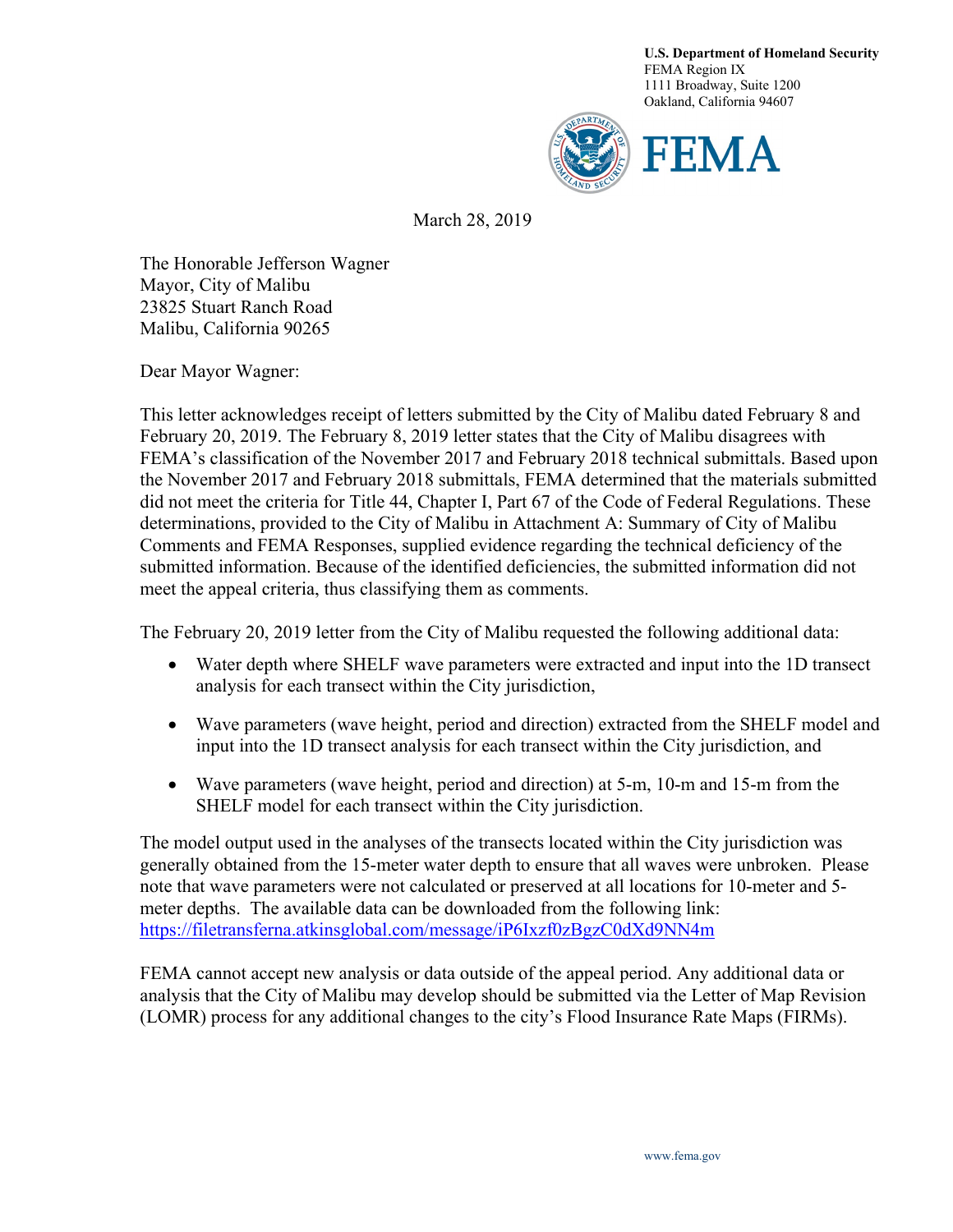The Honorable Jefferson Wagner March 28, 2019 Page 2 of 2

We appreciate your community's comments and commitment to having the most accurate flood hazard information available reflected on the FIRM and in the FIS report. If you have any questions regarding this matter, please contact Ed Curtis, FEMA Region IX, Risk Analysis Branch, either by e-mail at edward.curtis@fema.dhs.gov or by telephone at  $(510)$  627-7207.

> Sincerely, (for Alison Kearns)

MICHAEL J Digitally signed by BISHOP MICHAEL J BISHOP Date: 2019.03.28 10:46:52 -07'00'

Alison Kearns, Chief Risk Analysis Branch

cc: Rob DuBoux, Assistant Public Works Director, City of Malibu Skylar Peak, Malibu City Council Robert Brager, Public Works Director, City of Malibu Reva Feldman, City Manager, City of Malibu Craig George, Environmental Sustainability Director, City of Malibu Raul Barba, Acting State NFIP Coordinator, California Department of Water Resources